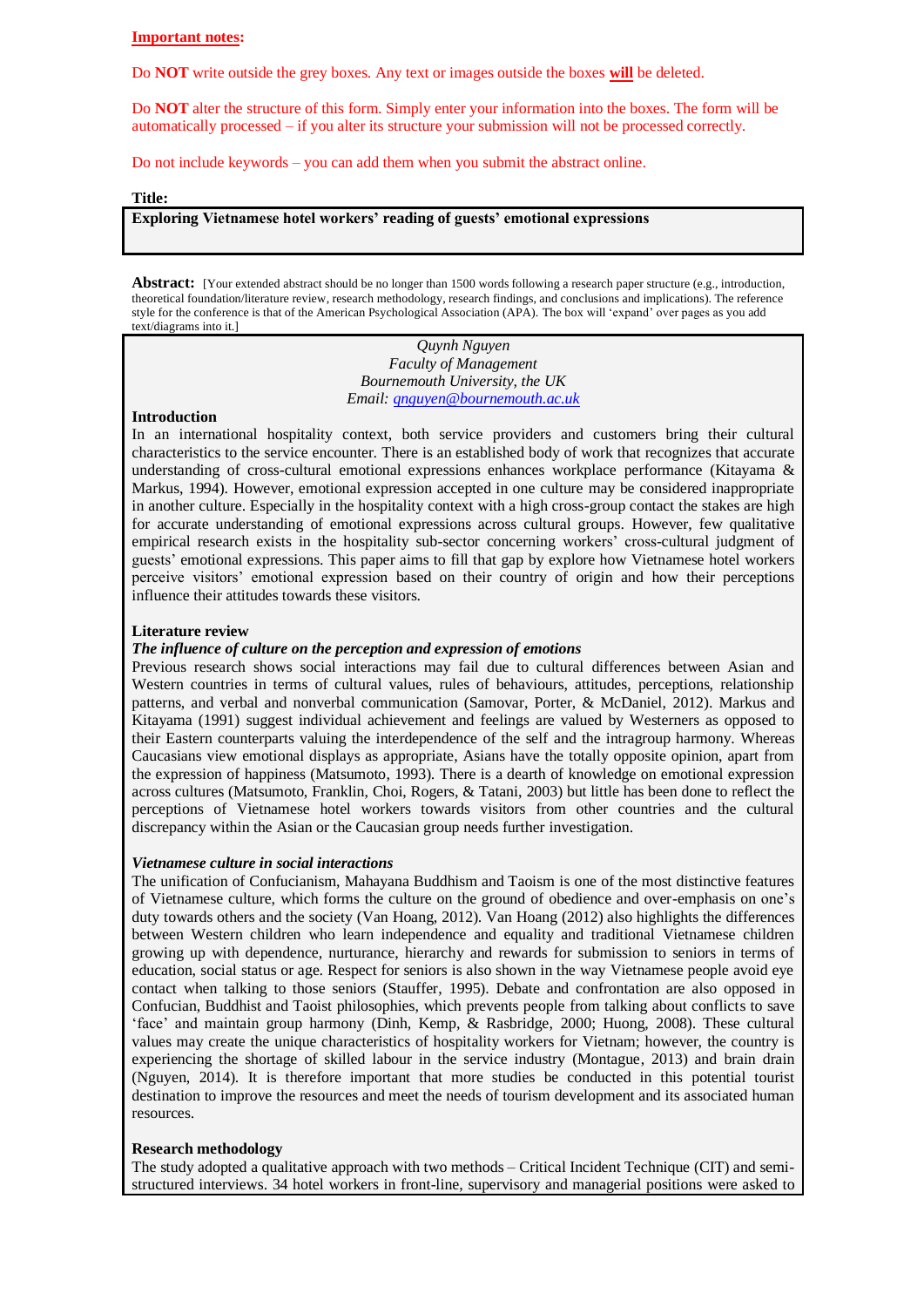## **Important notes:**

Do **NOT** write outside the grey boxes. Any text or images outside the boxes **will** be deleted.

Do **NOT** alter the structure of this form. Simply enter your information into the boxes. The form will be automatically processed – if you alter its structure your submission will not be processed correctly.

Do not include keywords – you can add them when you submit the abstract online.

describe both extremely favourable and unfavourable interactions with customers. After the CIT forms were completed, participants were contacted for one-to-one semi-structured interviews to further explore their understanding and management of emotions at the workplace. The interviews were conducted at the participants' workplace or house and each interview lasted approximately 1 to 1.5 hours.

The researcher purposively sampling was employed; potential participants were approached via personal contacts or the human resource department of hotels in Nhatrang – the researcher's hometown. The sample included hotel staff working in Front Office, Food and Beverage, Housekeeping and Sales departments because of the intense degree of customer contact. There were 192 incidents generated from the CIT questionnaires and semi-structured interviews with 34 participants. Data analysis was performed using NVivo 11 (Braun & Clarke, 2006).

## **Research findings**

The data revealed that participants have built up a profile of visitors' emotional expression based on their country of origin. This knowledge was obtained from their own experiences or those of their colleagues and managers, which serves as a guideline for them to approach and understand visitors coming from different countries. The largest group of visitors to Nhatrang come from China, Russia, and Japan. Vietnamese visitors account for a significant proportion of the market. In addition, there are visitors from western countries such as the UK, the US, Australia, Germany, and France. Nhatrang is also a favourite destination for South Korean and Hong Kong Chinese. Table 1 presents participants' descriptions of visitors regarding their emotional expressions.

| <b>Country of origin</b> | <b>Emotional expression</b>                                                     |
|--------------------------|---------------------------------------------------------------------------------|
| China                    | shout when angry, aggressive, express their emotions more often                 |
| Russia                   | they say they like it and express it, can't calm down their emotions, get angry |
|                          | easily and mad at staff, easy-going, easy to please, bad-tempered, show it on   |
|                          | their faces when angry, straightforward, look unfriendly with their facial      |
|                          | expressions                                                                     |
| Japan                    | hesitate to show if they are genuinely satisfied, hard to guest their emotions  |
|                          | because they're calm and polite                                                 |
| Vietnam                  | shout and swear when angry, reserved, straightforward, do not get frustrated    |
|                          | right away                                                                      |
| UK.                      | control their emotions and do not express them, only show their emotions        |
|                          | when satisfied                                                                  |
| The US                   | speak gently and be happy                                                       |
| Australia                | friendly and civilised, decorous                                                |
| Germany                  | control their emotions and do not express them, quiet                           |
| France                   | show emotions obviously, easy to recognise on French faces, raise their         |
|                          | eyebrows if they don't like something                                           |
| South Korea              | reserved, look happy and smile but they don't actually like us                  |
| Hong Kong                | the most dangerous, straightforward, hard to get close to them and change       |
|                          | their emotions                                                                  |

Table 1 – The emotional expression of visitors based on their country of origin

Furthermore, the data shows participants perceptions of visitors determine their service attitudes. The data show participants preferred international visitors to resident Vietnamese. This buttressed Yeung and Leung (2007) study that hotel employees in Hong Kong prefer to serve international guests other than Mainland Chinese visitors. However, subtle differences were found in participants proffered reasons for preferring to serve international visitors unlike those reported in the Hong Kong study. Most participants for the study said they prefer serving international visitors because it widens their knowledge about the guest home culture which in turn enhances service delivered to future patrons from the same country.

## **Conclusion and Implications**

The current study shed new light on Vietnamese hotel workers reading of guests' emotional expressions